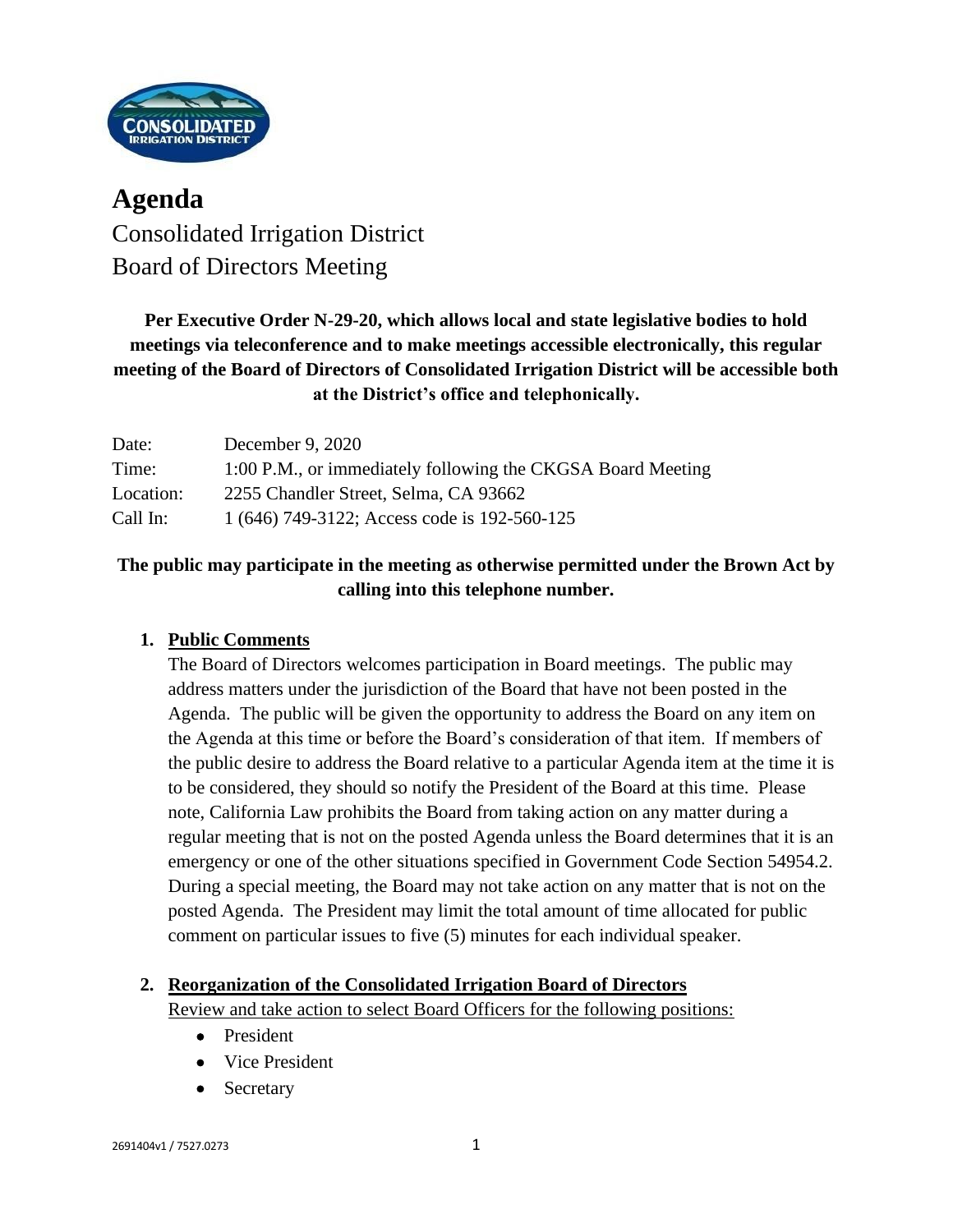- Collector
- Treasurer

#### **Board Representatives:**

Review and take action to select Board Officers for the following representatives:

- KRWA Representative KRWA Alternate
- ACWA/JPIA Representative ACWA/JPIA Alternate
- ACWA Health Benefits Authority Representative ACWA Health Benefits Authority Alternate
- Upper Kings Basin Integrated Regional Water Management Authority Representative – Upper Kings Basin Integrated Regional Water Management Authority Representative Alternate
- Kings River Watershed Coalition Authority Representative
- Financial Advisory Committee Representative

### **3. Additions to or Deletions from the Agenda**

The Board will consider additions to or deletions from the Agenda. *(The Board may add an item to the agenda if, upon a two-thirds vote, the Board finds that there is a need for immediate action on the matter and the need came to the attention of the District after the posting of this Agenda.)*

#### **4. Disclosure of Possible Conflict of Interest**

Disclosure by Board Members of possible conflicts of interest.

#### **5. Consent Calendar (Recommend Approval) – Review & Take Action**

- **a.** Approval of November 10, 2020 Board Meeting Minutes
- **b.** Approval of November 2020 Bills
- **c.** Authorize Special Payroll Warrants for January 2021
- **d.** Receive report of Monthly Status: Collections and Certificates of Sale as of November 30, 2020
- **e.** Approval of CID Monthly Budget Report as of November 30, 2020
- **f.** Accept Financial Report as of November 30, 2020
- **g.** Pond Lease Genevieve Feddersen (Orange Ave. Pond)

#### **6. Correspondence: Items for Board Action**

- **a. Fresno County Farm Bureau 2021 Membership Renewal - \$175.00** Review and discuss possible action the Fresno County Farm Bureau 2021 Membership Renewal dues for the amount of \$175.00.
- **b. Valley Ag Water Coalition 2021 Dues, First Installment - \$3,000.00**

2691404v1 / 7527.0273 2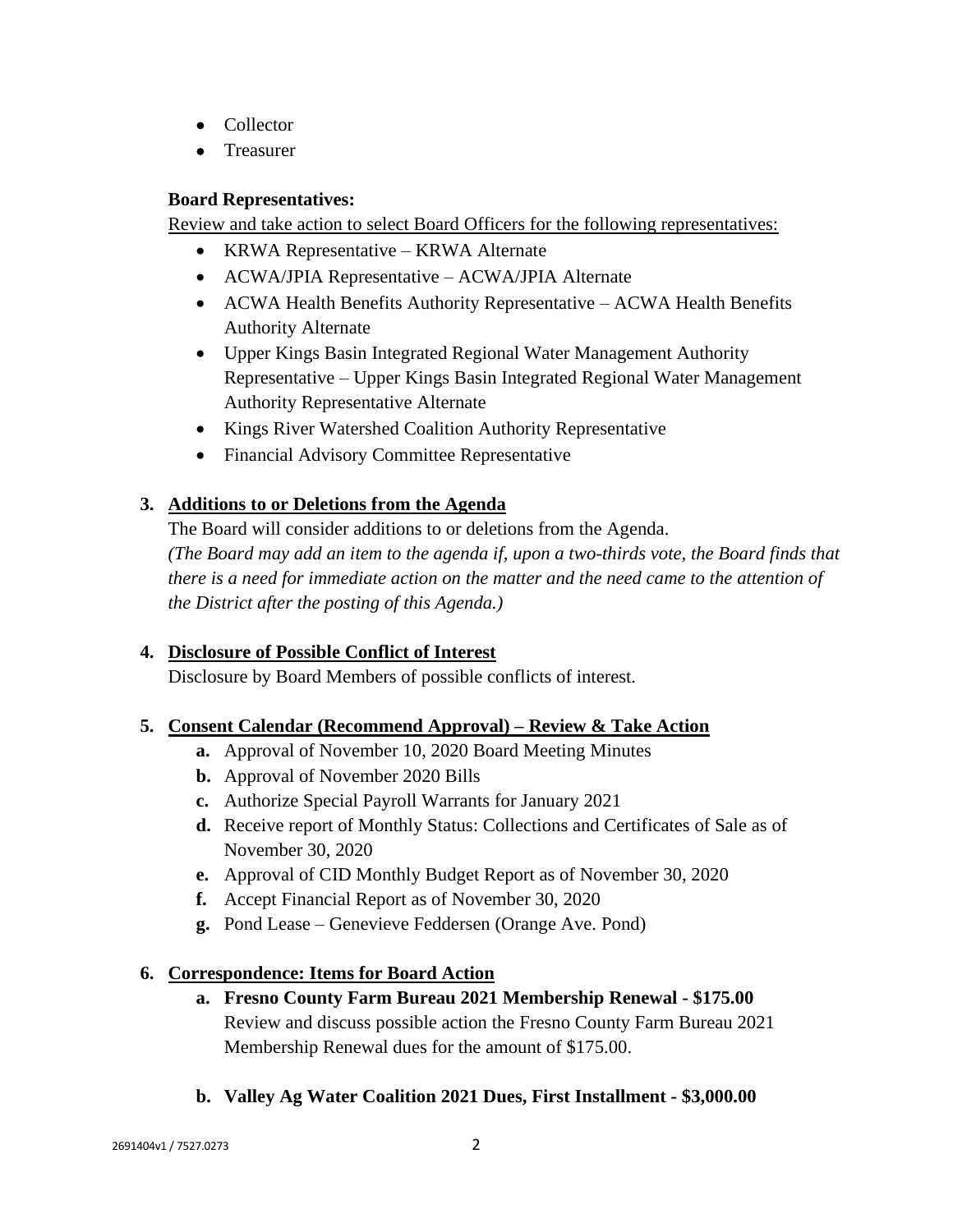Review and discuss possible action the Valley Ag Water Coalition 2021 first installment dues for the amount of \$3,000.00.

- **c. Special KRWA Assessment (Water Rights Fees) Due - \$53,378.87** Review and discuss possible action the Special KRWA Assessment (Water Rights Fees) dues for the amount of \$53,378.87.
- **d. 2021 Consolidated Irrigation District Board Meeting Dates** Review and discuss possible action the scheduled Board Meeting Dates for 2021.

#### **7. Manager's Report, Presentation of Items for Board Action and Public Hearings**

#### **a. Water Report**

Review and discuss for possible action: the current water report.

#### **b. SGMA Update**

Receive update on implementation of the Sustainable Groundwater Management Act and provide directions to staff.

### **c. Report of Land Acquisition Effort**

Receive update and discuss for possible action regarding land acquisition.

# **d. Projects Update**

Receive update and discuss for possible action: the status of current projects.

#### **8. Temperance and Mountain View Ponding Basin Project**

Review and discuss for possible action Summers Engineering design for Temperance and Mountain View Ponding Basin.

#### **9. Authorization to Sign Lease Agreement – Resolution**

Review for possible action adopting Resolution 2020-05 to authorize signing of lease agreement with PACCAR Financial for 2021 Kenworth Dump Truck.

# **10. Closed Session Pursuant to Government Code Section 54957.6 – Public Employee Discipline/Dismissal/Release**

Position: Office Manager

# **11. Closed Session Pursuant to Government Code Section 54956.9(d)(2) – Conference with Legal Counsel**

Conference with legal counsel related to significant exposure to and/or anticipated litigation pursuant to paragraph (2) of subdivision (d) of Government Code Section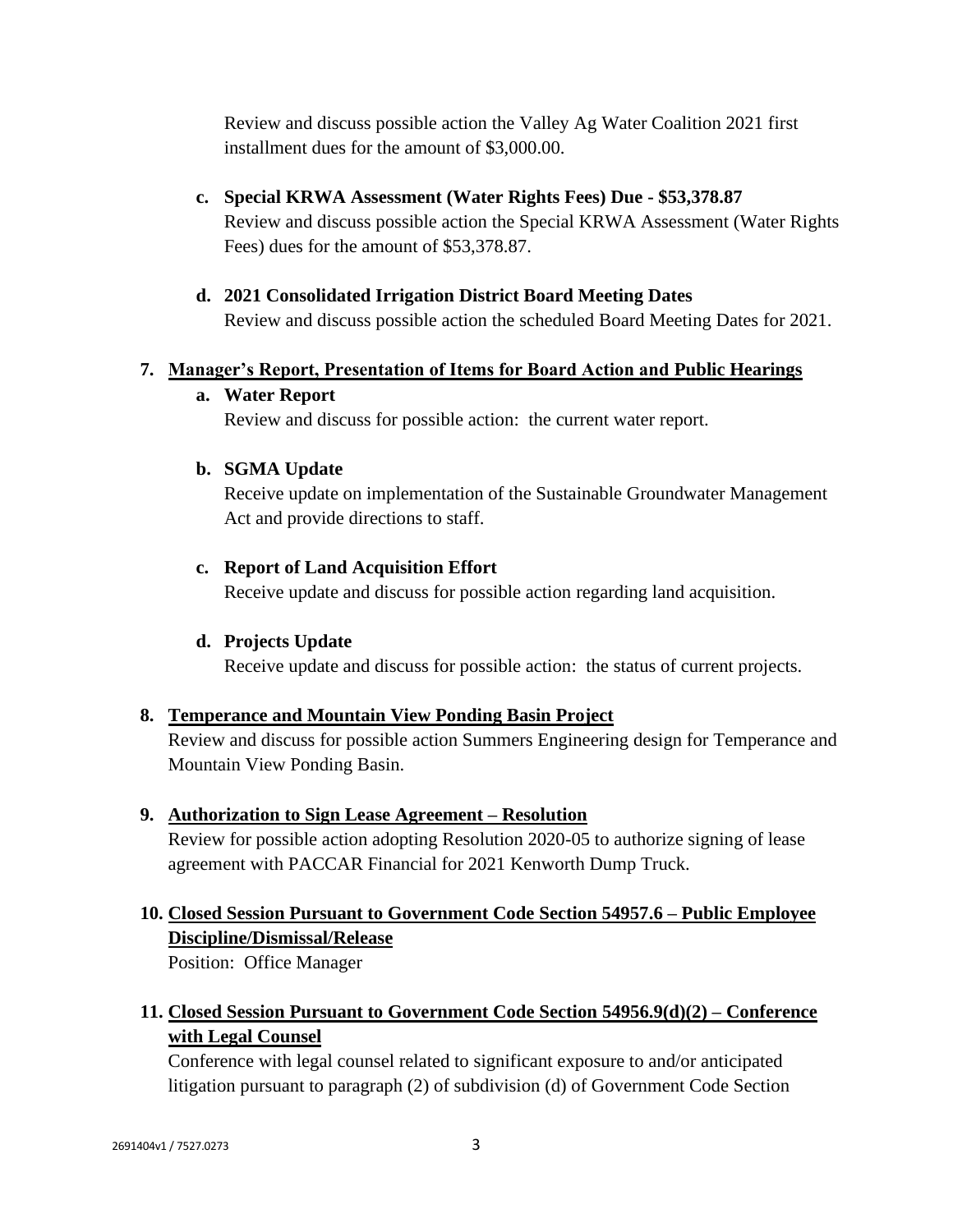54956.9: (2 cases)

### **12. Closed Session Pursuant to Government Code Section 54956.9(d)(1) – Conference with Legal Counsel**

Closed session pursuant to Government Code Section 54956.9(d)(1) related to existing litigation:

- Kings River Water Association, et al. v. James Verboon, et al;
- James Irrigation District v. KRWA, et al. (Fresno County Case number 19CECG00769).

## **13. Closed Session Pursuant to Government Code Section 54956.8 – Conference with Real Property Negotiator**

Closed session pursuant to Government Code Section 54956.8 related to real property negotiations.

- a. Property APN: 345 080 005 Agency Negotiator: Phil Desatoff Negotiating Parties: CID Negotiating Terms and Price
- b. Property: Water Agency Negotiator: Phil Desatoff Negotiating Parties: CID Negotiating Terms and Price

#### **14. End of Closed Session – Report from Closed Session**

Disclosure of reportable action, if any, from Closed Session

#### **15. Public Hearing/Board Action regarding 2021 Annual Budget**

Board will hold a public hearing regarding the 2021 budget and consider any comments made at the hearing. Board will discuss and take action to adopt the District's 2021 Annual Budget.

#### **16. Board Reports**

Receive reports from individual Board members.

#### **17. Next Scheduled Meetings**

Approve next regular Board Meeting on Wednesday, January 13, 2021 at 1:00 P.M., or immediately following the CKGSA meeting.

#### **18. Adjournment**